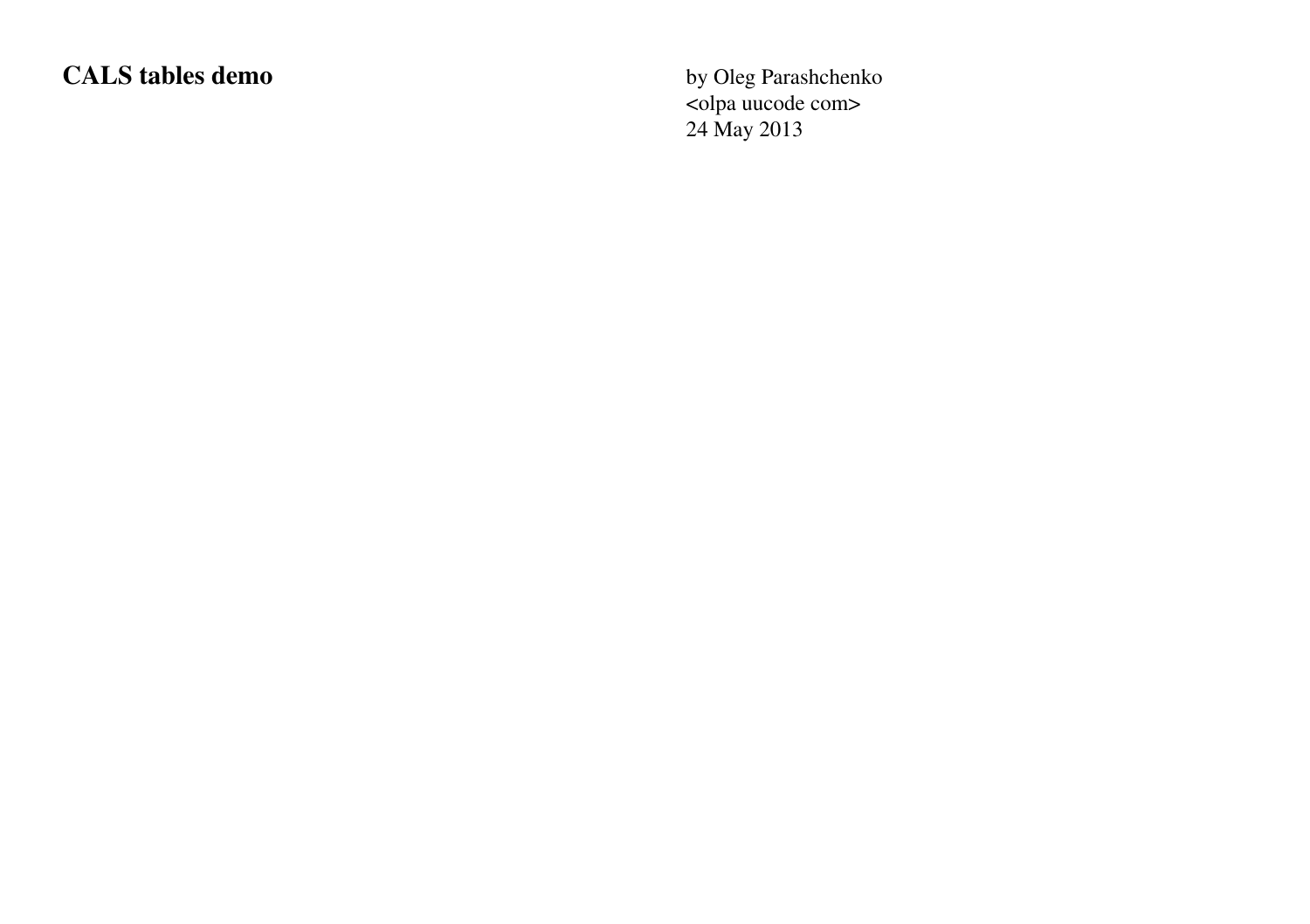#### Simple table

I'm a caption in the header

| head 1.1   | head $1.2$ |
|------------|------------|
| head 2.1   | head 2.2   |
| $body$ 1.1 | body $1.2$ |
| body 2.1   | body $2.2$ |
| body 3.1   | body $3.2$ |
| foot $1.1$ | foot $1.2$ |

I'm a caption in the footer

```
\begin{calstable}
\colwidths{{3cm}{4cm}}
\thead{
 I'm a caption in the header\par
 \bfseries
 \brow \cell{head 1.1}\cell{head 1.2} \erow
 \brow \cell{head 2.1}\cell{head 2.2} \erow
 \mdseries}
```

```
\tfoot{
 \brow \cell{foot 1.1} \cell{foot 1.2} \erow
\lastrule
 I'm a caption in the footer\par}
```

```
\brow \cell{body 1.1}\cell{body 1.2} \erow
\brow \cell{body 2.1}\cell{body 2.2} \erow
\brow \cell{body 3.1}\cell{body 3.2} \erow
\end{calstable}
```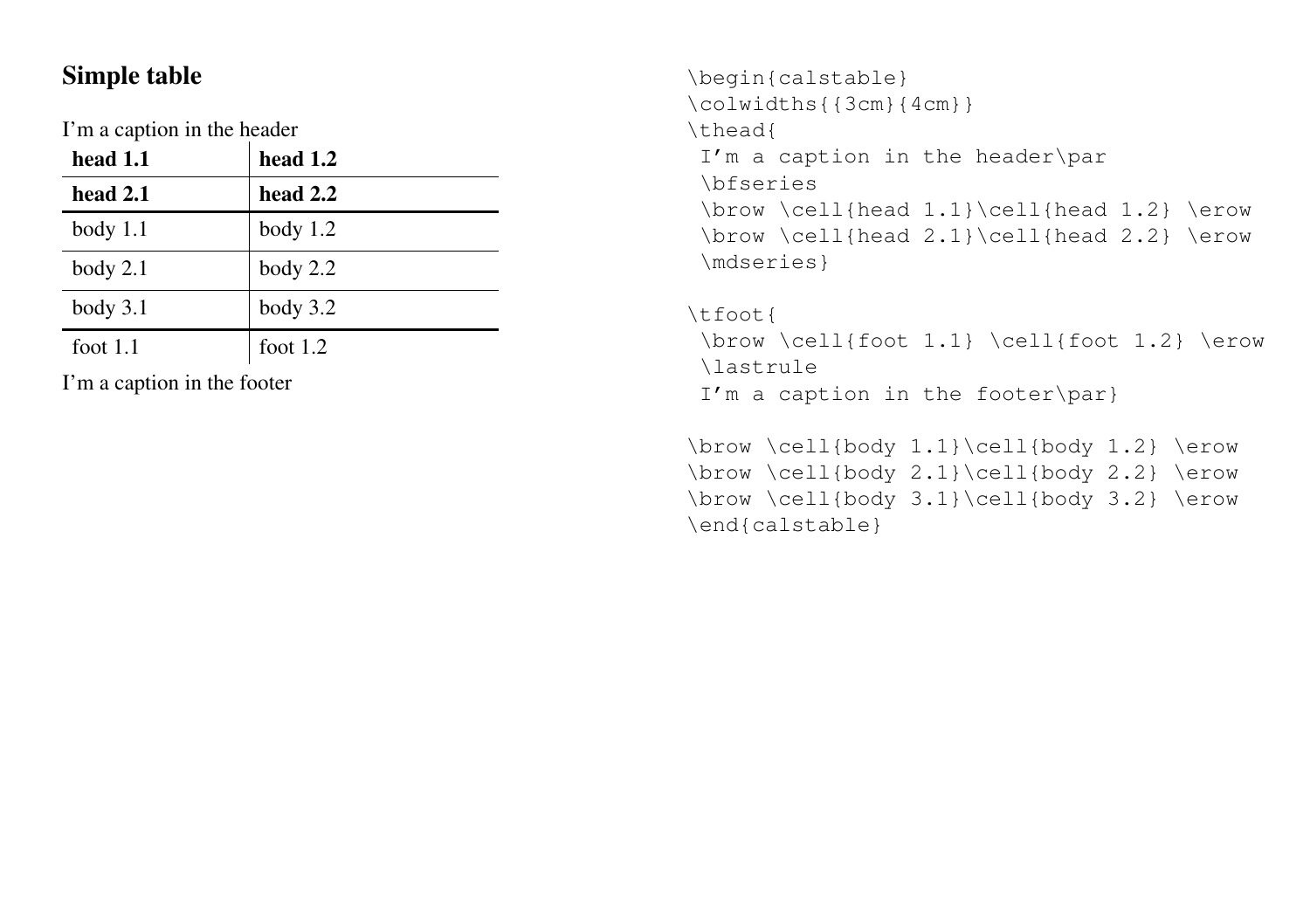### **Decorations**

| left,  | center, | right  |  |
|--------|---------|--------|--|
| top    | top     | top    |  |
| left,  | center, | right, |  |
| middle | middle  | middle |  |
| left,  | center, | right. |  |
| bottom | bottom  | bottom |  |

```
\makeatletter
```
\newcommand\bbrow{\brow\setbox\cals@current@row= \hbox{\vbox to 3cm{}}}

```
\newenvironment{decotable}{\begin{calstable}
\fontsize{15pt}{17pt}\selectfont
\cals@setpadding{Ag}\cals@setcellprevdepth{Al}
\cals@paddingL=0pt \relax
\cals@paddingR=0pt \relax
\def\cals@framecs@width{2pt}
\def\cals@rs@width{8pt}
\def\cals@cs@width{4pt}
}{\end{calstable}}
```

```
\begin{decotable}
\colwidths{{3cm}{3cm}{3cm}}
\bbrow
\cell{left,\\top}
\alignC \cell{center,\\top}
\def\cals@borderL{0pt}\def\cals@borderB{0pt}
\alignR \cell{right,\\top} \erow
\let\cals@borderL=\relax \let\cals@borderB=\relax
\bbrow
\alignL \cell{\vfil left,\\middle}
\alignC \cell{\vfil center,\\middle}
\alignR \cell{\vfil right,\\middle} \erow
\bbrow
\def\cals@bgcolor{green}
\alignL \cell{\vfill left,\\bottom}
\def\cals@bgcolor{}
\alignC \cell{\vfill center,\\bottom}
\alignR \cell{\vfill right,\\bottom} \erow
```

```
\end{decotable}
```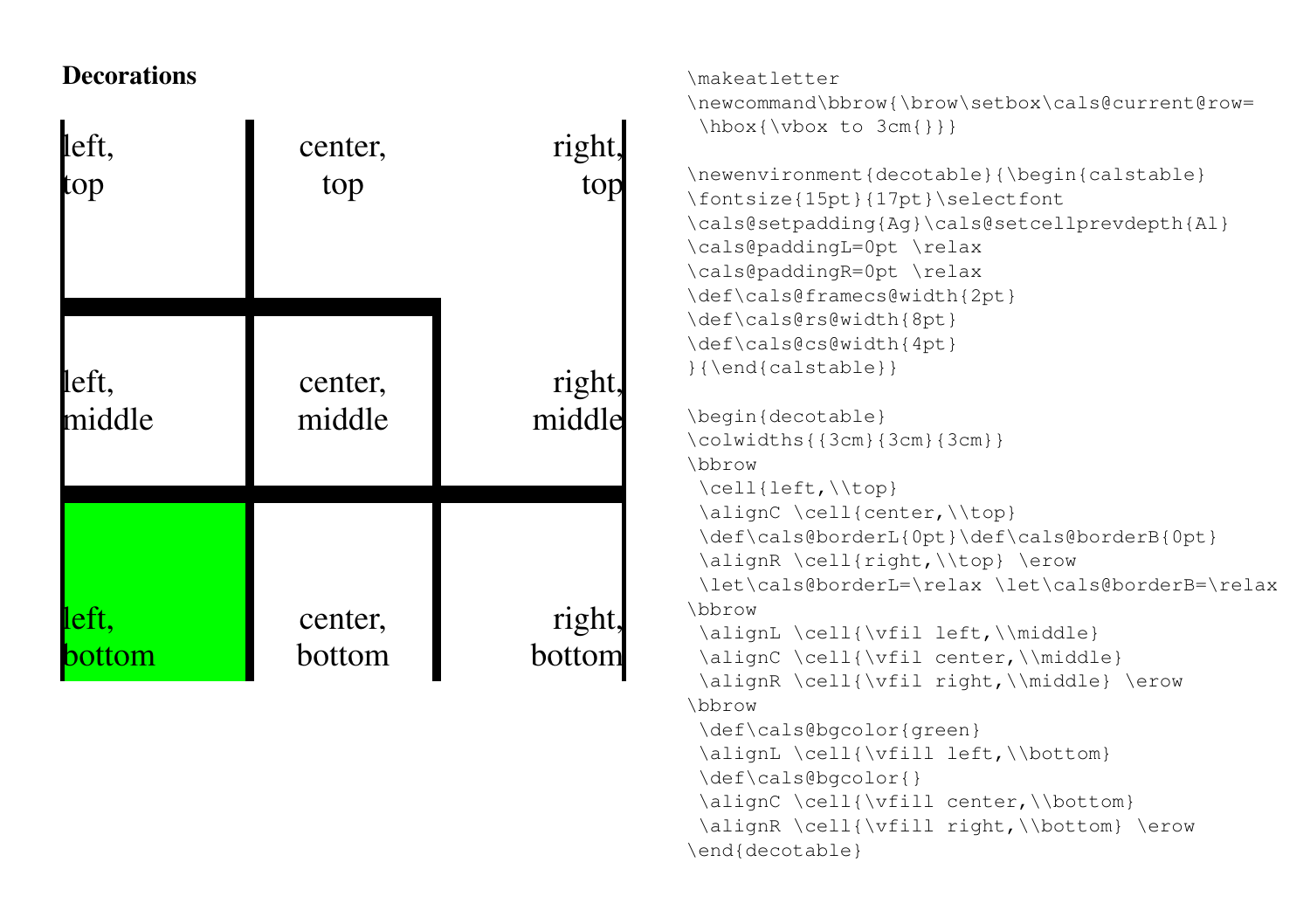## Cell spanning

| a6             | b6         | c6                 | d6            | e6             | f6 |
|----------------|------------|--------------------|---------------|----------------|----|
| a5             | b5, c5, d5 |                    | e3, e4,<br>e5 | f <sub>5</sub> |    |
| a <sub>4</sub> | b4         | b2, b3, c4, d3, d4 |               |                | f4 |
| a3             |            |                    |               |                | f3 |
| a2             |            | c2, d2, e2         |               |                | f2 |
| a1             | b1         | c1                 | d1            | e1             | f1 |

```
\makeatletter \let\olderow=\erow
\def\erow{\ht\cals@current@row=1.3cm \olderow}
```

```
\begin{calstable}
\def\cals@framecs@width{.4pt}
\def\cals@framers@width{.4pt}
\colwidths{{1.3cm}}
\brow
 \ceil{a6} \cdot \ceil \{c6\}\cell{d6} \cell{e6} \cell{f6} \erow
\brow
 \cell{a5} \nullcell{ltb} \nullcell{tb}
 \nullcell{rtb}\spancontent{b5, c5, d5}
 \nullcell{ltr} \cell{f5} \erow
\brow
 \cell{a4} \nullcell{ltr} \nullcell{tl}
 \nullcell{tr} \nullcell{lr} \cell{f4} \erow
\brow
 \cell{a3} \nullcell{lr} \nullcell{lb}
 \nullcell{rb}\spancontent{c3, c4, d3, d4}
 \nullcell{lrb}\spancontent{e3, e4, e5}
 \cell{f3} \erow
\brow
 \cell{a2}
 \nullcell{lrb}\spancontent{b2, b3, b4}
 \nullcell{ltb} \nullcell{tb}
 \nullcell{tbr}\spancontent{c2, d2, e2}
 \cell{f2} \erow
\brow
 \cel1{a1} \cel1{b1} \cel1{c1}\cell{d1} \cell{e1} \cell{f1} \erow
\end{calstable}
\let\erow=\olderow
```